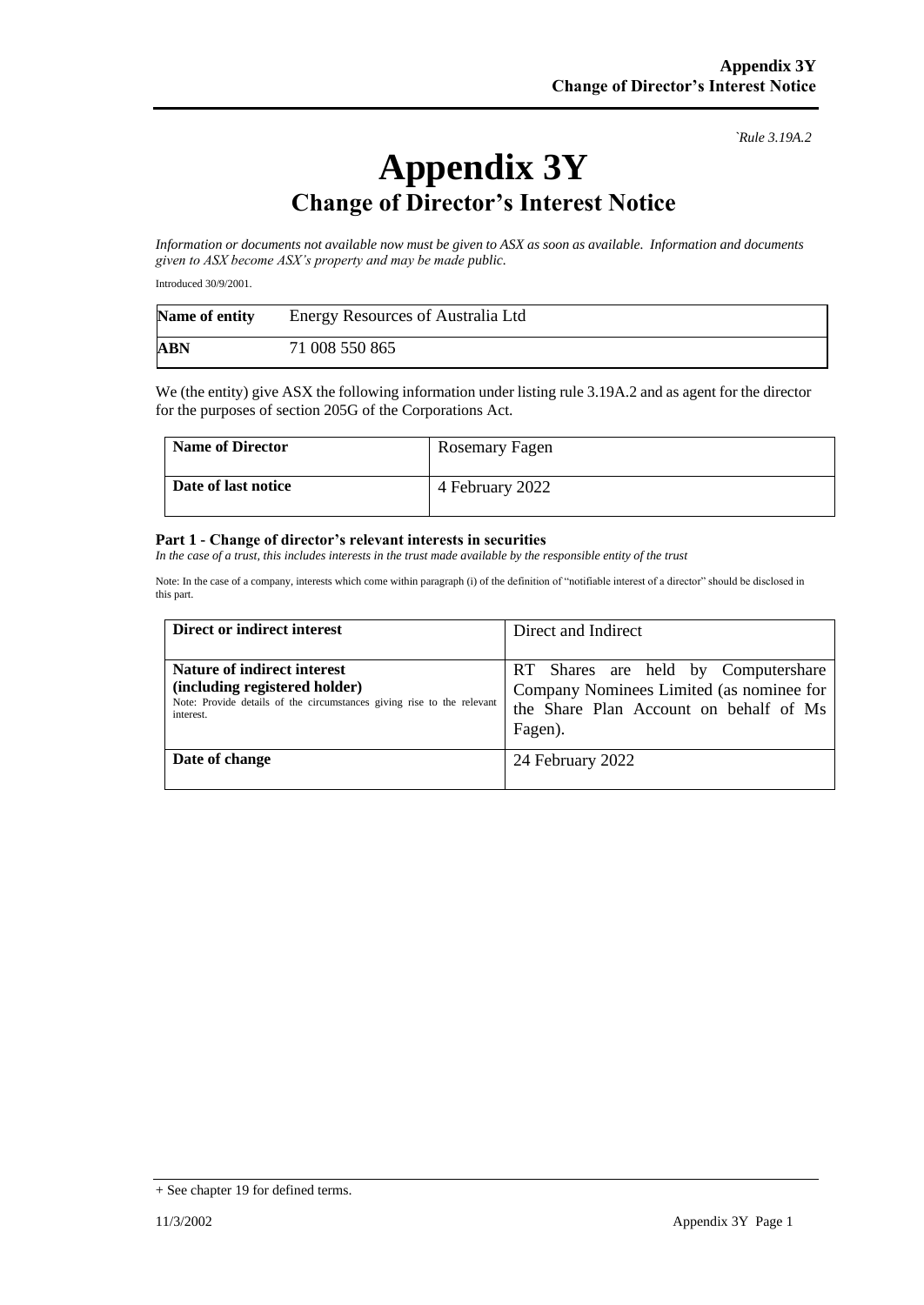| No. of securities held prior to change                                      | Direct                                                                                                                                                                                                                                                                |
|-----------------------------------------------------------------------------|-----------------------------------------------------------------------------------------------------------------------------------------------------------------------------------------------------------------------------------------------------------------------|
|                                                                             | 14,864 Rio Tinto Limited (RT) Shares                                                                                                                                                                                                                                  |
|                                                                             |                                                                                                                                                                                                                                                                       |
|                                                                             | 28,031 rights ("Rights") to be granted RT                                                                                                                                                                                                                             |
|                                                                             |                                                                                                                                                                                                                                                                       |
|                                                                             | Shares under the Rio Tinto Equity Incentive                                                                                                                                                                                                                           |
|                                                                             | Program ("EIP") being 20,837 Rights as                                                                                                                                                                                                                                |
|                                                                             | Performance Share Awards (PSAs), 4,959                                                                                                                                                                                                                                |
|                                                                             | Rights as Management Share Awards (MSAs)                                                                                                                                                                                                                              |
|                                                                             | and 2,235 Rights as Bonus Deferral Awards                                                                                                                                                                                                                             |
|                                                                             | $(BDAs)^1$                                                                                                                                                                                                                                                            |
|                                                                             | 1.<br>In accordance with the rules of the EIP, upon vesting<br>Ms Fagen may receive additional RT Shares in lieu<br>of dividends that would have been paid to her in the<br>period from grant on the base number of RT Shares<br>the subject of the Rights that vest. |
|                                                                             | <i>Indirect</i>                                                                                                                                                                                                                                                       |
|                                                                             | 3,000 RT Shares held by NEGAF Pty Ltd as                                                                                                                                                                                                                              |
|                                                                             | trustee for the Fagen Family Superfund. Ms                                                                                                                                                                                                                            |
|                                                                             | Fagen is a director and shareholder of                                                                                                                                                                                                                                |
|                                                                             | NEGAF Pty Ltd and a beneficiary of the fund                                                                                                                                                                                                                           |
|                                                                             |                                                                                                                                                                                                                                                                       |
|                                                                             |                                                                                                                                                                                                                                                                       |
|                                                                             | 1,476 RT Shares acquired under myShare, the                                                                                                                                                                                                                           |
|                                                                             | Rio Tinto Limited Global Employee Share                                                                                                                                                                                                                               |
|                                                                             | Plan ("myShare"), held by Computershare                                                                                                                                                                                                                               |
|                                                                             | Trustees (Jersey) Limited on behalf of Ms                                                                                                                                                                                                                             |
|                                                                             | Fagen                                                                                                                                                                                                                                                                 |
|                                                                             |                                                                                                                                                                                                                                                                       |
|                                                                             | 163 conditional rights to additional matching                                                                                                                                                                                                                         |
|                                                                             | RT Shares ("Matching RT Share Rights") <sup>2</sup> .<br>2.                                                                                                                                                                                                           |
|                                                                             | In accordance with the rules of myShare, upon<br>vesting of the Matching RT Share Rights, Ms Fagen                                                                                                                                                                    |
|                                                                             | may receive additional RT Shares in lieu of                                                                                                                                                                                                                           |
|                                                                             | dividends that would have been paid to her in the                                                                                                                                                                                                                     |
|                                                                             | period from grant on the base number of shares the<br>subject of the Matching RT Shares Rights that vest.                                                                                                                                                             |
|                                                                             |                                                                                                                                                                                                                                                                       |
| <b>Class</b>                                                                | RT Shares and Rights                                                                                                                                                                                                                                                  |
|                                                                             |                                                                                                                                                                                                                                                                       |
| <b>Number acquired</b>                                                      | 7,647 RT Shares                                                                                                                                                                                                                                                       |
|                                                                             |                                                                                                                                                                                                                                                                       |
|                                                                             |                                                                                                                                                                                                                                                                       |
| <b>Number disposed</b>                                                      | 6,151 Rights comprising 4,140 PSAs and                                                                                                                                                                                                                                |
|                                                                             | 2,011 MSAs                                                                                                                                                                                                                                                            |
|                                                                             |                                                                                                                                                                                                                                                                       |
|                                                                             | 2,589 RT Shares                                                                                                                                                                                                                                                       |
| <b>Value/Consideration</b>                                                  | Nil cash consideration. Value of \$119.87 per                                                                                                                                                                                                                         |
| Note: If consideration is non-cash, provide details and estimated valuation | RT Share.                                                                                                                                                                                                                                                             |

<sup>+</sup> See chapter 19 for defined terms.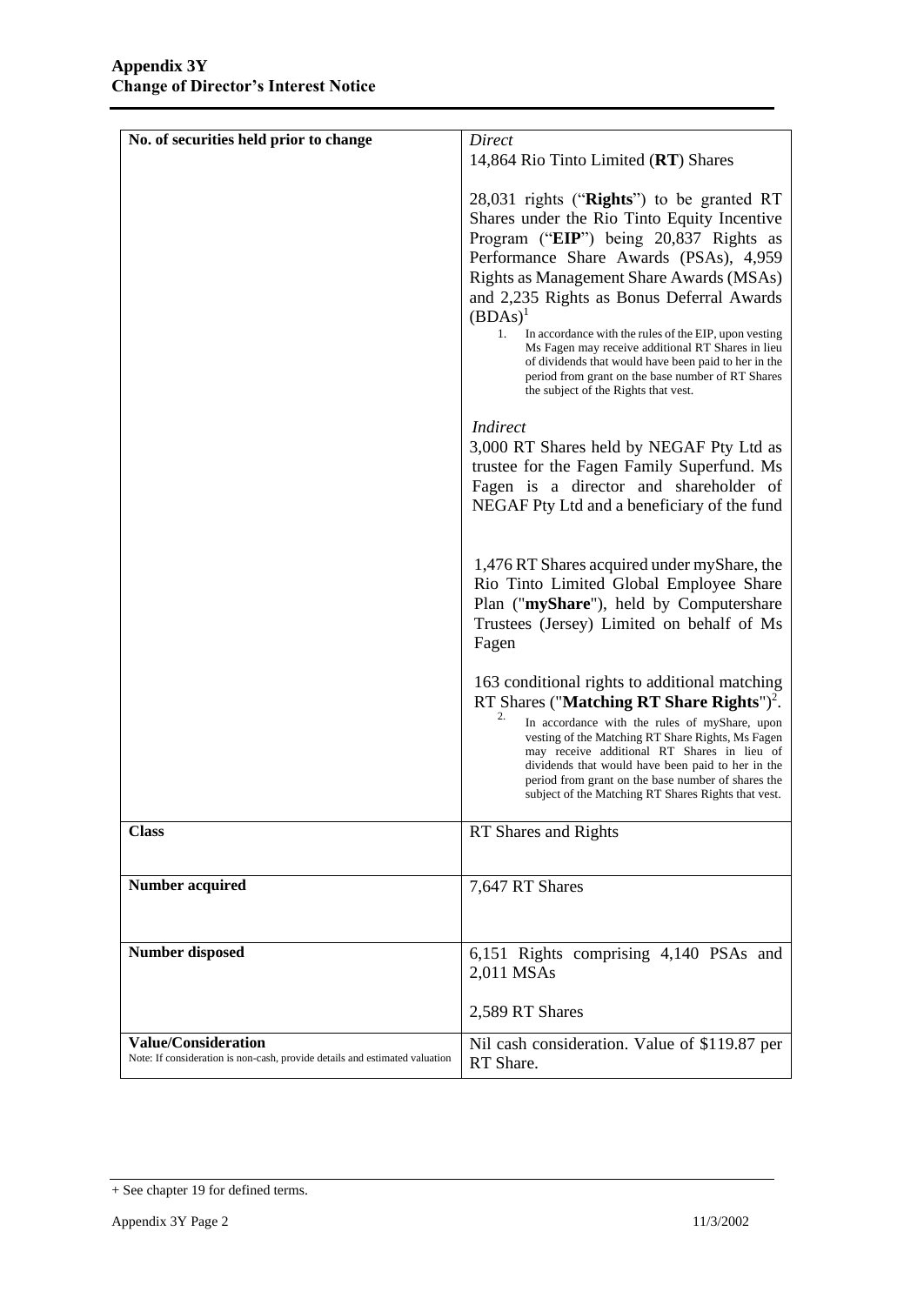| No. of securities held after change                                                                                                                                            | Direct                                                                                                                                                                                                                                                                                                                                                                                                                                                                                                                                                       |
|--------------------------------------------------------------------------------------------------------------------------------------------------------------------------------|--------------------------------------------------------------------------------------------------------------------------------------------------------------------------------------------------------------------------------------------------------------------------------------------------------------------------------------------------------------------------------------------------------------------------------------------------------------------------------------------------------------------------------------------------------------|
|                                                                                                                                                                                | 14,864 Rio Tinto Limited (RT) Shares                                                                                                                                                                                                                                                                                                                                                                                                                                                                                                                         |
|                                                                                                                                                                                | 21,880 rights ("Rights") to be granted RT<br>Shares under the Rio Tinto Equity Incentive<br>Program ("EIP") being 16,697 Rights as<br>Performance Share Awards (PSAs), 2,948<br>Rights as Management Share Awards (MSAs)<br>and 2,235 Rights as Bonus Deferral Awards<br>$(BDAs)^1$<br>1.<br>In accordance with the rules of the EIP, upon vesting<br>Ms Fagen may receive additional RT Shares in lieu<br>of dividends that would have been paid to her in the<br>period from grant on the base number of RT Shares<br>the subject of the Rights that vest. |
|                                                                                                                                                                                | <b>Indirect</b><br>3,000 RT Shares held by NEGAF Pty Ltd as<br>trustee for the Fagen Family Superfund. Ms<br>Fagen is a director and shareholder of<br>NEGAF Pty Ltd and a beneficiary of the fund                                                                                                                                                                                                                                                                                                                                                           |
|                                                                                                                                                                                | 5,058 RT Shares held by Computershare<br>Company Nominees Limited (as nominee for<br>the Share Plan Account on behalf of Ms<br>Fagen)                                                                                                                                                                                                                                                                                                                                                                                                                        |
|                                                                                                                                                                                | 1,476 RT Shares acquired under myShare, the<br>Rio Tinto Limited Global Employee Share<br>Plan ("myShare"), held by Computershare<br>Trustees (Jersey) Limited on behalf of Ms<br>Fagen                                                                                                                                                                                                                                                                                                                                                                      |
|                                                                                                                                                                                | 163 conditional rights to additional matching<br>RT Shares ("Matching RT Share Rights") <sup>2</sup> .<br>2.<br>In accordance with the rules of myShare, upon<br>vesting of the Matching RT Share Rights, Ms Fagen<br>may receive additional RT Shares in lieu of<br>dividends that would have been paid to her in the<br>period from grant on the base number of shares the<br>subject of the Matching RT Shares Rights that vest.                                                                                                                          |
| <b>Nature of change</b><br>Example: on-market trade, off-market trade, exercise of options, issue of<br>securities under dividend reinvestment plan, participation in buy-back | Acquisition of a total of 7,647 RT Shares on<br>vesting of 2,011 MSAs, 4,140 PSAs, plus<br>1,496 additional RT Shares in lieu of<br>dividends. 2,589 RT Shares sold to cover<br>income withholding on PSAs                                                                                                                                                                                                                                                                                                                                                   |

<sup>+</sup> See chapter 19 for defined terms.